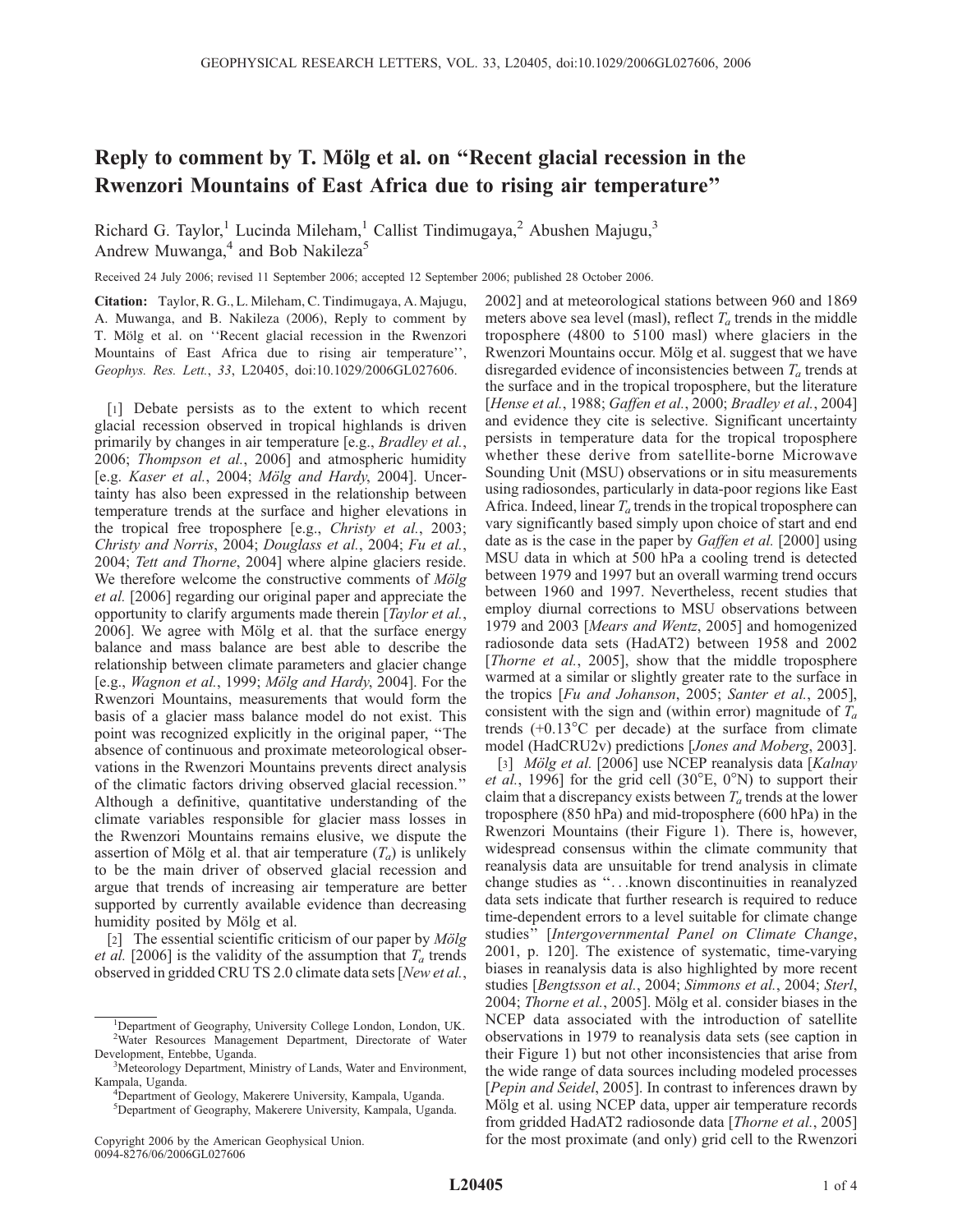

Figure 1. Time series of monthly air temperature anomalies in the lower and middle troposphere from homogenised radiosonde data sets (HadAT2) [*Thorne et al.*, 2005] at (a) 700 hPa and (b) 500 hPa for the most proximate grid cell  $(35^{\circ}E, -2.5^{\circ}S)$  to the Rwenzori Mountains. Bold lines in Figures 1a and 1b represent the 12-month running mean.

Mountains show consistent warming trends in the lower and middle troposphere (700 hPa, 500 hPa) from 1958 to 2005 (Figure 1). These warming trends coincide with increased  $T_a$ trends at the surface over the second half of the 20th century that have been detected in gridded (homogenized) CRU TS 2.0 data sets [New et al., 2002] at four locations in the East African Highlands by Pascual et al. [2006] and the Rwenzori Mountains [*Taylor et al.*, 2006]. A comparison of temperature trends from surface observations at high elevations and free troposphere (radiosonde measurements) indicates more rapid warming of alpine surfaces than the free troposphere [Pepin and Seidel, 2005] though this discrepancy is reduced for mountain peaks and may stem from a systematic cooling bias arising from daytime heating of the radiosonde sensors [Sherwood et al., 2005]. Analyses of station data in the tropical Andes [Vuille and Bradley, 2000] and on the Tibetan Plateau [Liu and Chen, 2000] show that  $T_a$  trends between 1000 and 5000 masl remain constant in sign (i.e., increasing  $T_a$ ) but can vary in magnitude (+0.1 to +0.3°C per decade). It is worth noting that a step-wise increase in  $T_a$  during the 1970s, noted globally at the surface [Jones and Moberg, 2003] and in the troposphere [*Thorne et al.*, 2005] as well as in the tropical Andes [Vuille and Bradley, 2000], is also observed at the surface in CRU TS 2.0 data sets in the East African Highlands [Pascual et al., 2006, Figure 1] and station data in western Uganda [Taylor et al., 2006, Figure 3].

[4] *Mölg et al.* [2006] employ NCEP reanalysis data to indicate a trend of decreasing specific humidity in the midtroposphere (600 hPa) from 1948 to 2005. Quite apart from the time-dependent biases in all NCEP data, the reliability of the specific humidity data is particularly questionable as NCEP humidity is a statistically derived parameter. The ability of NCEP humidity data to represent interannual precipitation anomalies associated with the dominant modes of climate variability in equatorial east Africa, highlighted by Mölg et al. (their Figure 2), does not bear on the reliability of these data sets for trend analyses. Radiosonde-derived

humidity from 1965 to 1984 [Hense et al., 1988] cited in support of NCEP specific humidity trends from 1948 to 2005, are in fact uncorrected; systemic dry biases have been carefully removed from more recent corrected data sets [Guichard et al., 2000]. A decline in humidity over the 20th century is, furthermore, unsupported by surface CRU TS 2.0 precipitation and vapour pressure data sets (Figure 2). Mölg et al. additionally argue that observed glacial recession in the East African Highlands over the last century originates from a drastic reduction in moisture in the late 19th century. This drop in moisture, based on historical evidence of the levels of Lake Victoria and other East African lakes [Nicholson and Yin, 2001], is actually the descending limb of a brief, approximately decade-long high lake stand (Figure 3). Lake levels, a remote and indirect proxy of regional humidity, are variable during the



Figure 2. Time series of mean annual anomalies in (a) vapour pressure (1901 to 1995) and (b) precipitation (1901 to 1998) from gridded CRU TS 2.0 climate data [New et al., 2002] for the most proximate grid cell  $(29.5^{\circ}E, +0.5^{\circ}N)$  to the Rwenzori Mountains.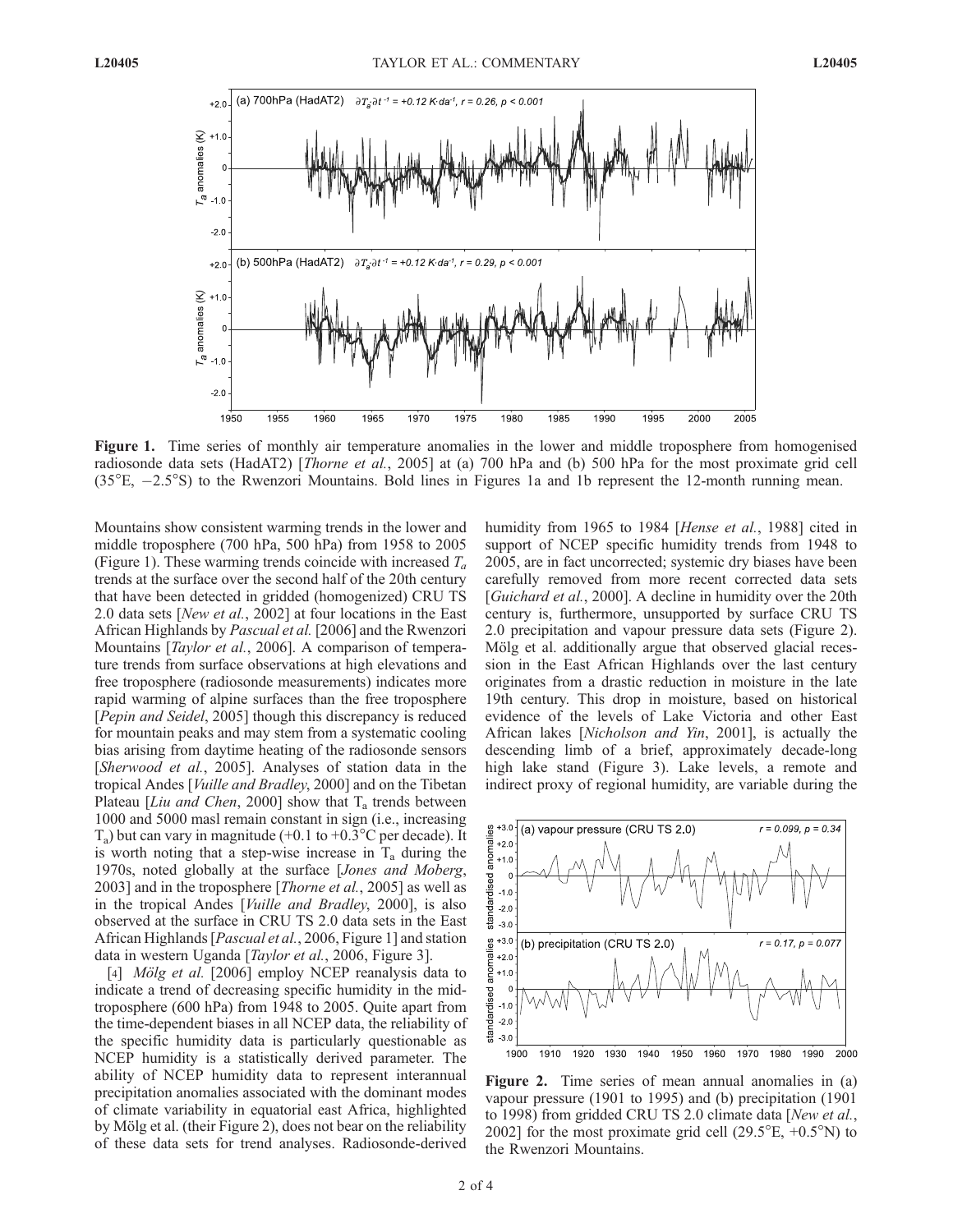

**Figure 3.** Level of Lake Victoria at Jinja  $(33.2^{\circ}E, 0.2^{\circ}N)$  from 1800 to 2005 based on historical evidence from 1800 to 1896 [Nicholson and Yin, 2001] and monthly observations from 1896 to 2005.

19th century prior to their peak in 1880 but comparable to lake levels throughout the 20th century. A modern comparison to the 19th century event is the 2.3 m rise in the level of Lake Victoria between October 1961 and May 1964 (Figure 3). The implied increase in humidity associated with this lake-level rise coincides with a very brief (one year) and very marginal advance (3 to 5 m) in the terminal positions of valley glaciers in the Rwenzori Mountains [Temple, 1968]. The humidity hypothesis proposed by Mölg et al. contends that (1) termination of a brief period of accumulation due to enhanced precipitation around 1880 led to continued glacial retreat into the latter half of the 20th century and (2) a trend of decreasing humidity, supported only by NCEP reanalysis data for which trend analysis is inappropriate, has driven glacial recession since 1970. Even ignoring concerns regarding this evidence, the argument that these climate events are responsible for the expected demise of small, fast-responding glaciers that have persisted for at least 5000 years [Thompson et al., 2006] is improbable.

[5] *Mölg et al.* [2006] highlight several limitations in our analysis of glacial extent in the Rwenzori Mountains from 1987 to 2003 using Landsat imagery and field surveys. These include compensation for terrain-induced effects and limited rigor in our discrimination of snow and glacial cover using Landsat imagery. Small discrepancies noted in the mapped extent of glaciers on Mount Speke in 2003 with previous assessments [Kaser and Osmaston, 2002] arise, in part, from errors introduced through the reconciliation of data sets with different datums (i.e., WGS-84, 1950 Arc). We welcome the new estimate of glacial extent in 2005 from Mölg et al. using a similar approach but employing recently available ASTER imagery. They report combined glacial extents on Mounts Stanley, Speke, and Baker that are slightly larger  $(1.14 \pm 0.10 \text{ km}^2)$  but within calculated error of our estimate in 2003 (0.96  $\pm$  0.34 km<sup>2</sup>). Despite Mölg et al.'s objections to our reporting of a steady rate of decline in glacial extent in the Rwenzori Mountains over the last century, the apparent linearity in rate of retreat over the 20th century, which we acknowledge may partly result from the paucity of measurements, exists whether their analysis  $(r^2 = 0.997)$  or ours  $(r^2 = 0.999)$  is considered.

[6] Both increasing air temperature and reduced air humidity remain plausible and likely related hypotheses to explain recent glacial recession in the Rwenzori Mountains of East Africa. There is agreement that glaciers in the Rwenzori Mountains continue to recede at a rate of  $\sim$ 0.5 km<sup>2</sup> per decade and presently occupy a total area of  $\sim$ 1 km<sup>2</sup>. There is also agreement that there are

insufficient data to represent the complex interactions of radiant energy and heat at the glacier's surface and thus quantify the link between changes in climate variables and glacial mass in the Rwenzori Mountains. We maintain that there is currently greater evidence of trends of increasing air temperature than decreasing humidity to explain deglaciation in the Rwenzori Mountains. This conclusion does not preclude, however, the likelihood that changes in humidity and radiative fluxes associated with rising air temperatures, have also contributed to observed glacial recession.

## References

- Bengtsson, L., S. Hagemann, and K. I. Hodges (2004), Can climate trends be calculated from reanalysis data?, J. Geophys. Res., 109, D11111, doi:10.1029/2004JD004536.
- Bradley, R. S., F. T. Keimig, and H. F. Diaz (2004), Projected temperature changes along the American cordillera and the planned GCOS network, Geophys. Res. Lett., 31, L16210, doi:10.1029/2004GL020229.
- Bradley, R. S., M. Vuille, H. F. Diaz, and W. Vergara (2006), Threats to water supplies in the Tropical Andes, Science, 312, 1755-1756.
- Christy, J. R., and W. B. Norris (2004), What may we conclude about global tropospheric temperature trends?, Geophys. Res. Lett., 31, L06211, doi:10.1029/2003GL019361.
- Christy, J. R., R. W. Spencer, W. B. Norris, W. D. Braswell, and D. E. Parker (2003), Error estimates of version 5.0 of MSU-ASMU bulk atmospheric temperatures, J. Atmos. Oceanic Technol., 20, 613-629.
- Douglass, D. H., B. D. Pearson, and S. F. Singer (2004), Altitude dependence of atmospheric temperature trends: Climate models versus observation, Geophys. Res. Lett., 31, L13208, doi:10.1029/2004GL020103.
- Fu, Q., and C. M. Johanson (2005), Satellite-derived vertical dependence of tropical tropospheric temperature trends, Geophys. Res. Lett., 32, L10703, doi:10.1029/2004GL022266.
- Fu, Q., C. M. Johanson, S. G. Warren, and D. J. Seidel (2004), Contribution of stratospheric cooling to satellite-inferred tropospheric temperature trends, Nature, 429, 55 – 58.
- Gaffen, D. J., B. D. Santer, J. S. Boyle, J. R. Christy, N. E. Graham, and R. J. Ross (2000), Multidecadal changes in the vertical temperature structure of the tropical troposphere, Science, 287, 1242-1245.
- Guichard, F., D. Parsons, and E. Miller (2000), Thermodynamic and radiative impact of the correction of sounding humidity bias in the tropics, *J. Clim.*,  $13, 3615 - 3624.$
- Hense, A., P. Krahe, and H. Flohn (1988), Recent fluctuations of tropospheric temperature and water vapour content in the tropics, Meteorol. Atmos. Phys., 38, 215 – 227.
- Intergovernmental Panel on Climate Change (2001), Climate Change 2001: The Scientific Basis: Contribution of Working Group I to the Third Assessment Report of the Intergovernmental Panel on Climate Change, edited by J. T. Houghton et al., 881 pp., Cambridge Univ. Press, New York.
- Jones, P. D., and A. Moberg (2003), Hemispheric and large-scale surface air temperature variations: An extensive revision and an update to 2001, J. Clim., 16, 206 – 223.
- Kalnay, E., et al. (1996), The NCEP/NCAR 40-year reanalysis project, Bull. Am. Meteorol. Soc., 77, 437 – 471.
- Kaser, G., and H. H. Osmaston (2002), Tropical Glaciers, p. 207, Cambridge Univ. Press, New York.
- Kaser, G., D. R. Hardy, T. Mölg, R. S. Bradley, and T. M. Hyera (2004), Modern glacier retreat on Kilimanjaro as evidence of climate change: Observations and facts, *Int. J. Climatol.*, 24, 329-339.